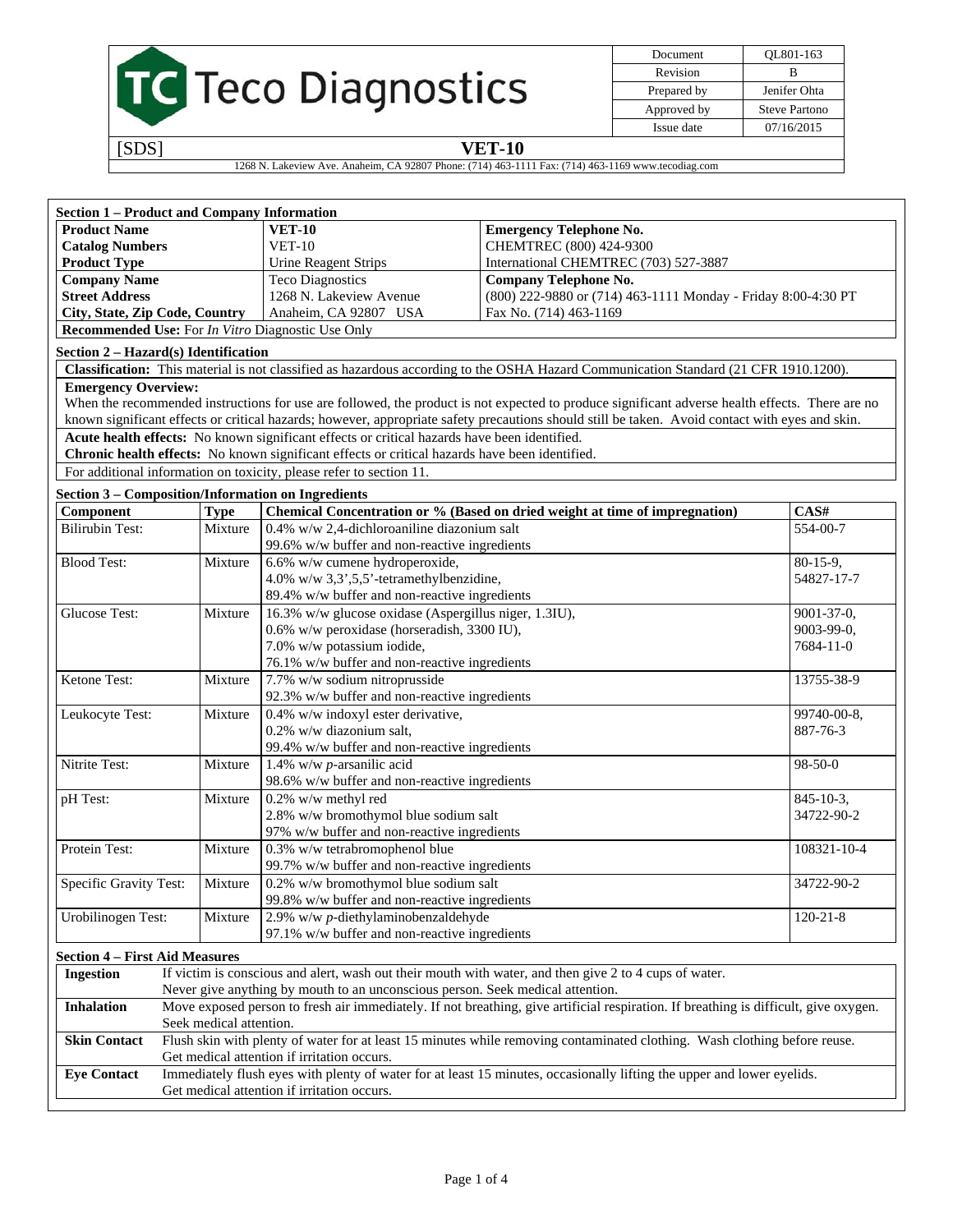|                                                                                                                                                                                                                                                                                    |                                                                                                    | Document    | QL801-163            |  |
|------------------------------------------------------------------------------------------------------------------------------------------------------------------------------------------------------------------------------------------------------------------------------------|----------------------------------------------------------------------------------------------------|-------------|----------------------|--|
|                                                                                                                                                                                                                                                                                    |                                                                                                    | Revision    | B                    |  |
| TC Teco Diagnostics                                                                                                                                                                                                                                                                |                                                                                                    | Prepared by | Jenifer Ohta         |  |
|                                                                                                                                                                                                                                                                                    |                                                                                                    | Approved by | <b>Steve Partono</b> |  |
|                                                                                                                                                                                                                                                                                    |                                                                                                    | Issue date  | 07/16/2015           |  |
| [SDS]                                                                                                                                                                                                                                                                              | <b>VET-10</b>                                                                                      |             |                      |  |
|                                                                                                                                                                                                                                                                                    | 1268 N. Lakeview Ave. Anaheim, CA 92807 Phone: (714) 463-1111 Fax: (714) 463-1169 www.tecodiag.com |             |                      |  |
|                                                                                                                                                                                                                                                                                    |                                                                                                    |             |                      |  |
| Section 5- Fire and Explosive Hazard Data                                                                                                                                                                                                                                          |                                                                                                    |             |                      |  |
| <b>Extinguishing Media</b>                                                                                                                                                                                                                                                         |                                                                                                    |             |                      |  |
| Suitable: Use water spray, foam, or dry chemical.                                                                                                                                                                                                                                  |                                                                                                    |             |                      |  |
| Unsuitable: None known                                                                                                                                                                                                                                                             |                                                                                                    |             |                      |  |
| Specific Hazards: No known hazardous combustion products.                                                                                                                                                                                                                          |                                                                                                    |             |                      |  |
| Special protective equipment and precautions for fire-fighters                                                                                                                                                                                                                     |                                                                                                    |             |                      |  |
| Wear self-contained breathing apparatus and appropriate protective clothing for firefighting.                                                                                                                                                                                      |                                                                                                    |             |                      |  |
| <b>Section 6 - Accidental Release Measures</b>                                                                                                                                                                                                                                     |                                                                                                    |             |                      |  |
| Personal precautions, protective equipment and emergency procedures                                                                                                                                                                                                                |                                                                                                    |             |                      |  |
| Wear proper personal protective equipment (PPE) as indicated in section 8. Exercise appropriate precautions to avoid contact with skin or<br>eyes and prevent inhalation.                                                                                                          |                                                                                                    |             |                      |  |
| Methods and materials for containment and cleaning up                                                                                                                                                                                                                              |                                                                                                    |             |                      |  |
| Vacuum or sweep material and place into a suitable waste container. Dispose of in accordance with federal, state, and local regulations.                                                                                                                                           |                                                                                                    |             |                      |  |
|                                                                                                                                                                                                                                                                                    |                                                                                                    |             |                      |  |
| Section 7 – Handling and Storage<br><b>Handling</b>                                                                                                                                                                                                                                |                                                                                                    |             |                      |  |
| Wear appropriate personal protective equipment (PPE) as indicated in section 8.                                                                                                                                                                                                    |                                                                                                    |             |                      |  |
| Avoid contact with eyes, skin, and clothing. Avoid inhalation or ingestion.                                                                                                                                                                                                        |                                                                                                    |             |                      |  |
| <b>Storage</b>                                                                                                                                                                                                                                                                     |                                                                                                    |             |                      |  |
| Store at 15-30°C in the original container and protect from sunlight. Keep container closed when not in use.                                                                                                                                                                       |                                                                                                    |             |                      |  |
| <b>Section 8 - Exposure Controls / PPE</b>                                                                                                                                                                                                                                         |                                                                                                    |             |                      |  |
| Components with workplace control parameters                                                                                                                                                                                                                                       |                                                                                                    |             |                      |  |
| The product contains no components with occupational exposure limit values.                                                                                                                                                                                                        |                                                                                                    |             |                      |  |
| <b>Engineering Controls</b>                                                                                                                                                                                                                                                        |                                                                                                    |             |                      |  |
| No special ventilation requirements. Good general ventilation is sufficient.                                                                                                                                                                                                       |                                                                                                    |             |                      |  |
| <b>Personal Protective Equipment</b>                                                                                                                                                                                                                                               |                                                                                                    |             |                      |  |
| Respiratory Protection: Respiratory protective equipment is not required where adequately ventilated.                                                                                                                                                                              |                                                                                                    |             |                      |  |
| Hand Protection: Wear chemical-resistant, impervious gloves                                                                                                                                                                                                                        |                                                                                                    |             |                      |  |
| Eye Protection: Safety glasses with side shields recommended.                                                                                                                                                                                                                      |                                                                                                    |             |                      |  |
| Protective Clothing: Wear a lab coat.                                                                                                                                                                                                                                              |                                                                                                    |             |                      |  |
| Other protective equipment: Ensure the eyewash station and/or safety shower/wash is located near the work area.                                                                                                                                                                    |                                                                                                    |             |                      |  |
| <b>General Hygiene Measures</b>                                                                                                                                                                                                                                                    |                                                                                                    |             |                      |  |
| Handle in accordance with good industrial hygiene practice. After handling the product, remove gloves using proper glove removal technique<br>(without touching outer surface of glove), and dispose gloves according to applicable laws and good laboratory practices. Wash hands |                                                                                                    |             |                      |  |
| thoroughly. Also wash hands before eating, smoking, using the lavatory, and at end of the work period.                                                                                                                                                                             |                                                                                                    |             |                      |  |
|                                                                                                                                                                                                                                                                                    |                                                                                                    |             |                      |  |
| <b>Section 9 – Physical and Chemical Properties</b>                                                                                                                                                                                                                                |                                                                                                    |             |                      |  |
| Appearance<br>Odor                                                                                                                                                                                                                                                                 | 10 small, multicolored reagent test pads on a white plastic strip                                  |             |                      |  |
| Odor threshold                                                                                                                                                                                                                                                                     | N/A<br>$\rm N/A$                                                                                   |             |                      |  |
| pH                                                                                                                                                                                                                                                                                 | N/A                                                                                                |             |                      |  |
| Melting point / freezing point                                                                                                                                                                                                                                                     | N/A                                                                                                |             |                      |  |
| Initial boiling point and boiling range                                                                                                                                                                                                                                            | N/A                                                                                                |             |                      |  |
| <b>Flash point</b>                                                                                                                                                                                                                                                                 | N/A                                                                                                |             |                      |  |
| <b>Evaporation rate</b>                                                                                                                                                                                                                                                            | N/A                                                                                                |             |                      |  |
| <b>Flammability</b>                                                                                                                                                                                                                                                                | Not flammable                                                                                      |             |                      |  |
| <b>Upper/lower flammability or explosion limits</b>                                                                                                                                                                                                                                | N/A                                                                                                |             |                      |  |
| Vapor pressure                                                                                                                                                                                                                                                                     | $\rm N/A$                                                                                          |             |                      |  |
| Vapor density                                                                                                                                                                                                                                                                      | N/A                                                                                                |             |                      |  |
| <b>Relative density</b>                                                                                                                                                                                                                                                            | N/A                                                                                                |             |                      |  |
| <b>Solubility</b>                                                                                                                                                                                                                                                                  | Insoluble                                                                                          |             |                      |  |
| Partition coefficient: n-octanol/water                                                                                                                                                                                                                                             | N/A                                                                                                |             |                      |  |
| <b>Auto-ignition Temperature</b>                                                                                                                                                                                                                                                   | N/A                                                                                                |             |                      |  |
| <b>Decomposition Temperature</b>                                                                                                                                                                                                                                                   | $\rm N/A$                                                                                          |             |                      |  |
| <b>Viscosity</b>                                                                                                                                                                                                                                                                   | N/A                                                                                                |             |                      |  |

N/A = Not Applicable or Not Available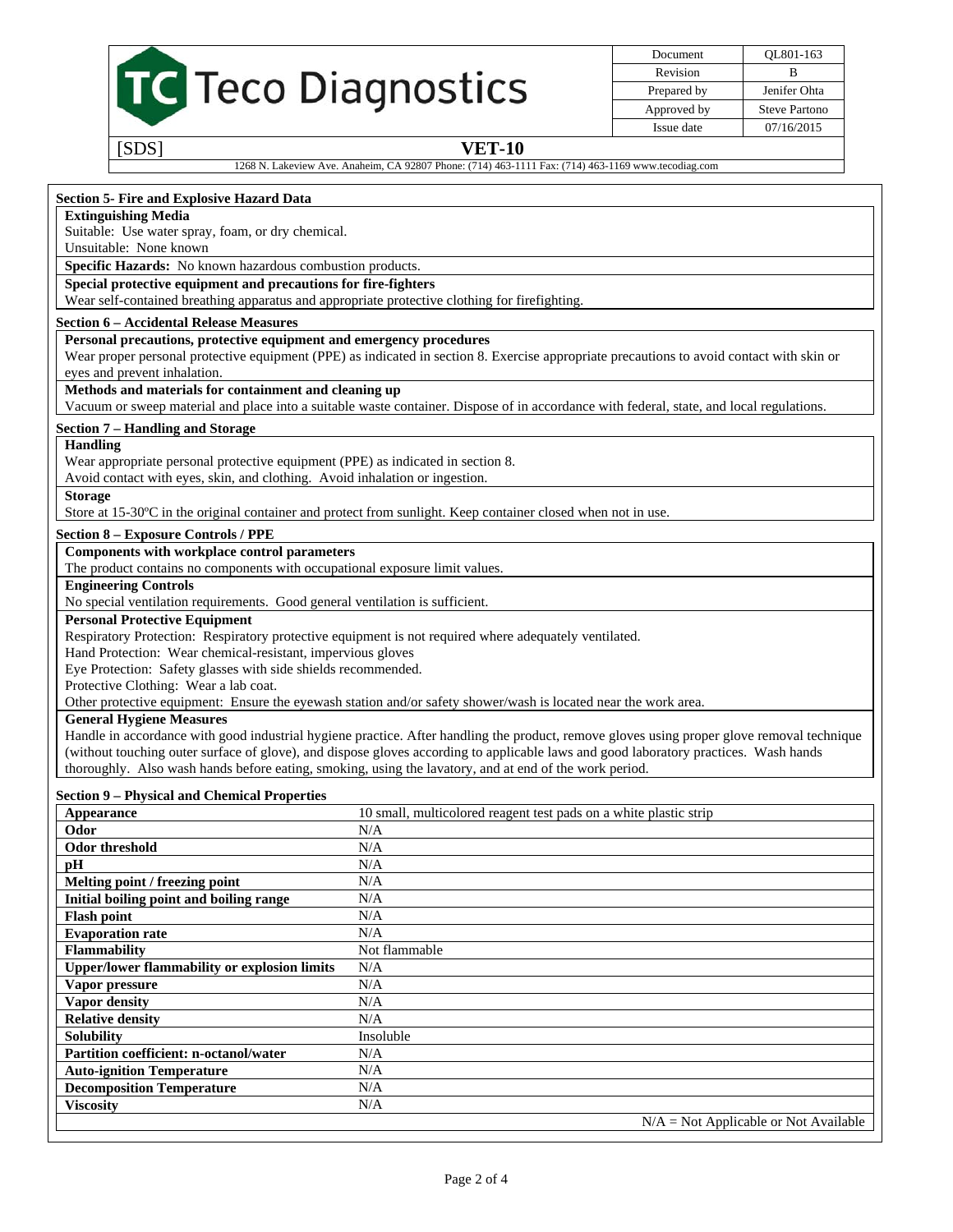# TC Teco Diagnostics

Document QL801-163 Revision B Prepared by Jenifer Ohta Approved by Steve Partono Issue date 07/16/2015

#### [SDS] **VET-10**

1268 N. Lakeview Ave. Anaheim, CA 92807 Phone: (714) 463-1111 Fax: (714) 463-1169 www.tecodiag.com

| Section 10 - Stability and Reactivity                                                          |                                                                                                                                                                                                                                     |                             |                                                                        |                             |                          |                             |
|------------------------------------------------------------------------------------------------|-------------------------------------------------------------------------------------------------------------------------------------------------------------------------------------------------------------------------------------|-----------------------------|------------------------------------------------------------------------|-----------------------------|--------------------------|-----------------------------|
| <b>Reactivity</b>                                                                              |                                                                                                                                                                                                                                     |                             | Reacts with urine and possibly with other bodily fluids                |                             |                          |                             |
| <b>Chemical stability</b>                                                                      |                                                                                                                                                                                                                                     |                             | Stable under recommended storage conditions as indicated in section 7. |                             |                          |                             |
|                                                                                                | <b>Possibility of hazardous reactions</b><br>No information available                                                                                                                                                               |                             |                                                                        |                             |                          |                             |
| <b>Conditions to avoid</b><br>Avoid high temperature, high humidity conditions                 |                                                                                                                                                                                                                                     |                             |                                                                        |                             |                          |                             |
| <b>Incompatible materials</b>                                                                  |                                                                                                                                                                                                                                     | No information available    |                                                                        |                             |                          |                             |
|                                                                                                | <b>Hazardous decomposition products</b>                                                                                                                                                                                             | No information available    |                                                                        |                             |                          |                             |
|                                                                                                |                                                                                                                                                                                                                                     |                             |                                                                        |                             |                          |                             |
|                                                                                                | <b>Section 11- Toxicological Information</b>                                                                                                                                                                                        |                             |                                                                        |                             |                          |                             |
| <b>Route of Entry/Exposure</b>                                                                 | Skin contact, eye contact                                                                                                                                                                                                           |                             |                                                                        |                             |                          |                             |
| <b>Effects of acute exposure</b><br>Skin contact                                               | May cause irritation.                                                                                                                                                                                                               |                             |                                                                        |                             |                          |                             |
| <b>Eye contact</b>                                                                             | May cause irritation.                                                                                                                                                                                                               |                             |                                                                        |                             |                          |                             |
| <b>Ingestion</b>                                                                               | May be harmful if ingested.                                                                                                                                                                                                         |                             |                                                                        |                             |                          |                             |
| <b>Inhalation</b>                                                                              |                                                                                                                                                                                                                                     |                             | May cause irritation to mucous membranes and upper respiratory tract.  |                             |                          |                             |
| <b>Effects of chronic exposure</b>                                                             | No information available                                                                                                                                                                                                            |                             |                                                                        |                             |                          |                             |
| <b>Toxicity:</b>                                                                               |                                                                                                                                                                                                                                     |                             |                                                                        |                             |                          |                             |
| Component                                                                                      | <b>Chemical</b>                                                                                                                                                                                                                     | <b>Acute Toxicity</b>       |                                                                        | <b>Chronic</b>              |                          | <b>Other Information</b>    |
|                                                                                                |                                                                                                                                                                                                                                     |                             |                                                                        | <b>Toxicity</b>             |                          |                             |
| <b>Bilirubin Test:</b>                                                                         | 2,4-Dichloroaniline                                                                                                                                                                                                                 | LD50 Oral -mouse 400 mg/kg  |                                                                        | No information<br>available |                          | <b>RTECS: BX2600000</b>     |
| <b>Blood Test:</b>                                                                             | Cumene hydroperoxide,                                                                                                                                                                                                               | LD50 Oral -rat 382 mg/kg,   |                                                                        | No information              |                          | RTECS: MX2450000,           |
|                                                                                                | 3, 3', 5, 5'-tetramethylbenzidine                                                                                                                                                                                                   | LD50 Oral -other >316 mg/kg |                                                                        | available                   |                          | <b>RTECS: DV2300000</b>     |
| <b>Glucose Test:</b>                                                                           | Glucose oxidase,                                                                                                                                                                                                                    |                             | LD50 Intraperitoneal-mouse 3 mg/kg,                                    | No information              |                          | RTECS: RQ8452000,           |
|                                                                                                | Peroxidase,                                                                                                                                                                                                                         | No information available,   |                                                                        | available                   |                          | RTECS: Not available,       |
|                                                                                                | Potassium iodide                                                                                                                                                                                                                    | No information available    |                                                                        |                             |                          | RTECS: TT2975000            |
| Ketone Test:                                                                                   | Sodium nitroprusside                                                                                                                                                                                                                | LD50 Oral -rat 99 mg/kg     |                                                                        | No information<br>available |                          | RTECS: LJ8925000            |
| Leukocyte Test:                                                                                | Indoxyl ester derivative,                                                                                                                                                                                                           | No information available,   |                                                                        | No information              |                          | RTECS: Not available,       |
|                                                                                                | Diazonium salt                                                                                                                                                                                                                      | No information available    |                                                                        | available                   |                          | RTECS: Not available        |
| Nitrite Test:                                                                                  | p-Arsanilic acid                                                                                                                                                                                                                    | LD50 Oral -rat 1000 mg/kg   |                                                                        | No information<br>available |                          | <b>RTECS: CF7875000</b>     |
| pH Test:                                                                                       | Methyl red,                                                                                                                                                                                                                         | No information available,   |                                                                        | No information              |                          | RTECS: Not available,       |
|                                                                                                | Bromothymol blue sodium salt                                                                                                                                                                                                        | No information available    |                                                                        | available                   |                          | RTECS: Not available        |
| Protein Test:                                                                                  | Tetrabromophenol blue                                                                                                                                                                                                               | No information available    |                                                                        | No information<br>available |                          | <b>RTECS:</b> Not available |
| Specific Gravity<br>Test:                                                                      | Bromothymol blue sodium salt                                                                                                                                                                                                        | No information available    |                                                                        | No information<br>available |                          | RTECS: Not available        |
| Urobilinogen<br>Test:                                                                          | $p$ -diethylaminobenzaldehyde                                                                                                                                                                                                       | LD50 Oral -rat 6400 mg/kg   | No information<br>LD50 Dermal $-rabbit > 400$ mg/kg<br>available       |                             | <b>RTECS: CU5612850</b>  |                             |
| Carcinogenicity                                                                                |                                                                                                                                                                                                                                     |                             |                                                                        |                             |                          |                             |
| <b>IARC</b>                                                                                    | Arsanilic acid: Group 1 Carcinogenic to humans                                                                                                                                                                                      |                             |                                                                        |                             |                          |                             |
| <b>ACGIH</b>                                                                                   | No component present at levels greater than or equal to 0.1% is identified as a carcinogen or potential carcinogen by ACGIH.                                                                                                        |                             |                                                                        |                             |                          |                             |
| $\ensuremath{\text{NTP}}$<br>Arsanilic acid: Known to be human carcinogen                      |                                                                                                                                                                                                                                     |                             |                                                                        |                             |                          |                             |
| <b>OSHA</b><br>Arsanilic acid: OSHA specifically regulated carcinogen                          |                                                                                                                                                                                                                                     |                             |                                                                        |                             |                          |                             |
|                                                                                                | To the best of our knowledge, the chemical, physical and toxicological properties have not been thoroughly investigated.                                                                                                            |                             |                                                                        |                             |                          |                             |
| Section 12 – Ecological Information                                                            |                                                                                                                                                                                                                                     |                             |                                                                        |                             |                          |                             |
| Ecotoxicity<br>No information available<br>No information available<br><b>Mobility</b> in soil |                                                                                                                                                                                                                                     |                             |                                                                        |                             |                          |                             |
| Persistence and degradability<br>No information available                                      |                                                                                                                                                                                                                                     |                             | Other adverse effects                                                  |                             | No information available |                             |
|                                                                                                | No information available<br>Water hazard class<br>No information available<br><b>Bio-accumulative potential</b>                                                                                                                     |                             |                                                                        |                             |                          |                             |
| <b>Section 13 - Disposal Considerations</b>                                                    |                                                                                                                                                                                                                                     |                             |                                                                        |                             |                          |                             |
| <b>Waste residues and</b>                                                                      | This product has to be disposed in accordance with applicable regional, national and local laws and regulations.                                                                                                                    |                             |                                                                        |                             |                          |                             |
| methods of disposal                                                                            |                                                                                                                                                                                                                                     |                             |                                                                        |                             |                          |                             |
| Contaminated                                                                                   | Surplus and non-recyclable components should be taken to a licensed waste disposal contractor for disposal.<br>Since empty containers may be contaminated with product residues, they should be taken to an approved waste handling |                             |                                                                        |                             |                          |                             |
| Packaging                                                                                      | site or given to a licensed waste disposal contractor for recycling or disposal.                                                                                                                                                    |                             |                                                                        |                             |                          |                             |